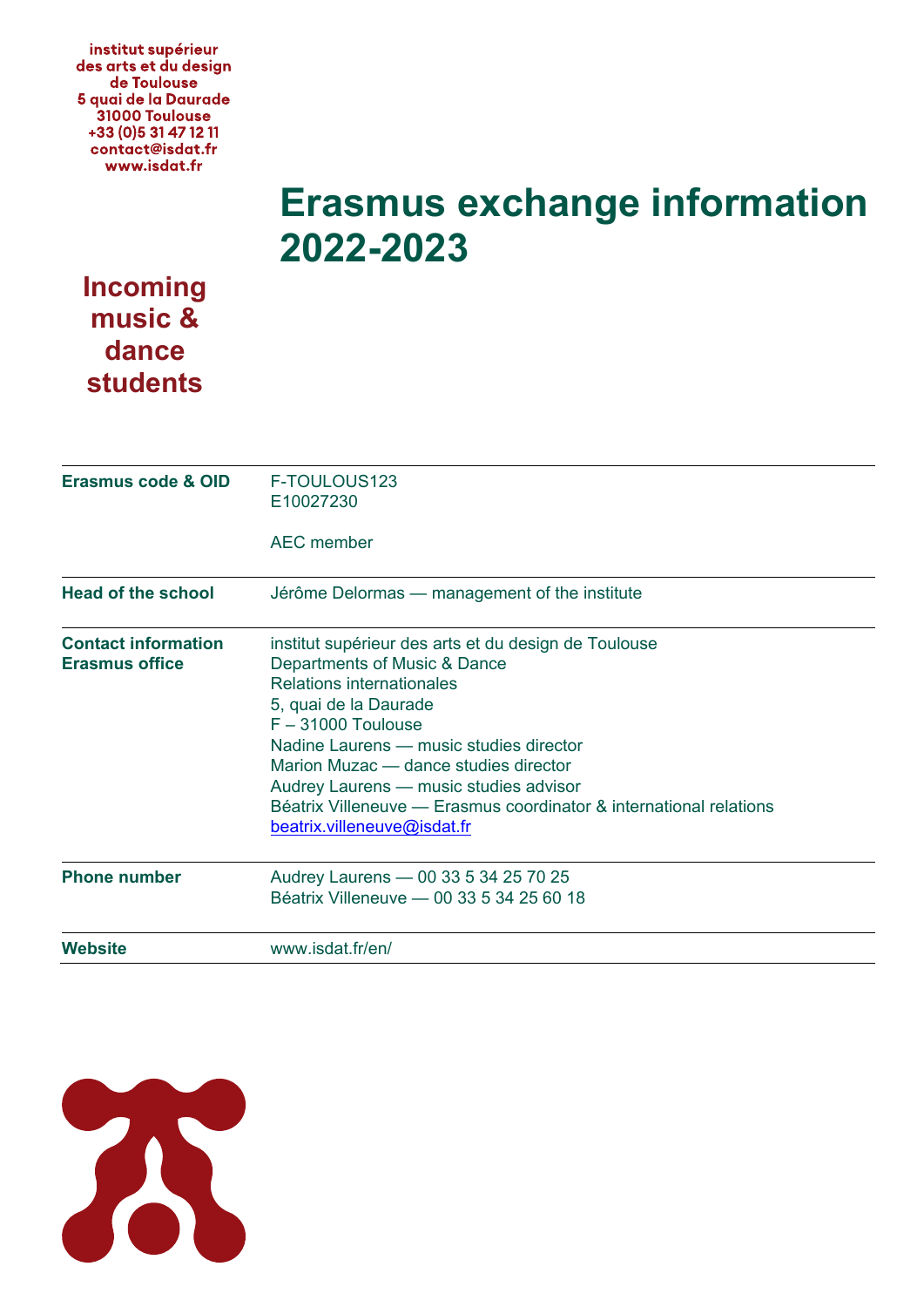| <b>Academic calendar</b>                                   | 2 semesters - every year dates are adjusted                                                                                                                                                                                                            |  |
|------------------------------------------------------------|--------------------------------------------------------------------------------------------------------------------------------------------------------------------------------------------------------------------------------------------------------|--|
|                                                            | 1 <sup>st</sup> semester / term<br>Music:<br>- 2 <sup>nd</sup> week of September 2022,<br>-Last week of January 2023<br>Dance:<br>- Early September 2022,<br>-Start of Christmas holidays 2022                                                         |  |
|                                                            | $2nd$ semester / term<br>Music:<br>-Last week of January 2023,<br>-Last week of May 2023.<br>Dance:<br>- Early January,<br>- Mid-June 2023.                                                                                                            |  |
| <b>Application deadlines</b>                               | 1 <sup>st</sup> semester: March 15th 2022 (answer given end-May).                                                                                                                                                                                      |  |
| <b>Program of courses</b>                                  | The program can be available on our web site in September.                                                                                                                                                                                             |  |
| exchange application                                       | Required documents for The international office must send one copy of the ERASMUS+ application<br>form, stamped by the sending institution, with an audio or video recording,<br>a letter of motivation in French, cv and transcription of records.    |  |
| How can the student<br>receive the acceptation? semesters. | The Erasmus office sends an email to the student before May 30 <sup>th</sup> for the two                                                                                                                                                               |  |
| <b>Language of courses</b>                                 | The collective courses are only in French, individual instrumental or vocal<br>lessons can be in English. As part of its Erasmus exchange, isdaT offers<br>incoming students a French language course, above the B2 level, the student<br>is exempted. |  |
| <b>ECTS (European credit</b><br>transfer system)           | 30 credits each semester.<br>60 credits for one year.                                                                                                                                                                                                  |  |
| <b>Courses</b>                                             | Please first have a look to: https://www.isdat.fr/admission-vie-<br>etudiante/admission-etudiants-internationaux/etudiants-internationaux/.                                                                                                            |  |
|                                                            | If you decide to apply, we'll send you on request the components<br>corresponding to chosen curriculum and option.                                                                                                                                     |  |
| <b>Registration</b>                                        | The registration must be done at the arrival of the student.<br>The student must show the European health insurance card and a liability<br>private insurance.                                                                                         |  |